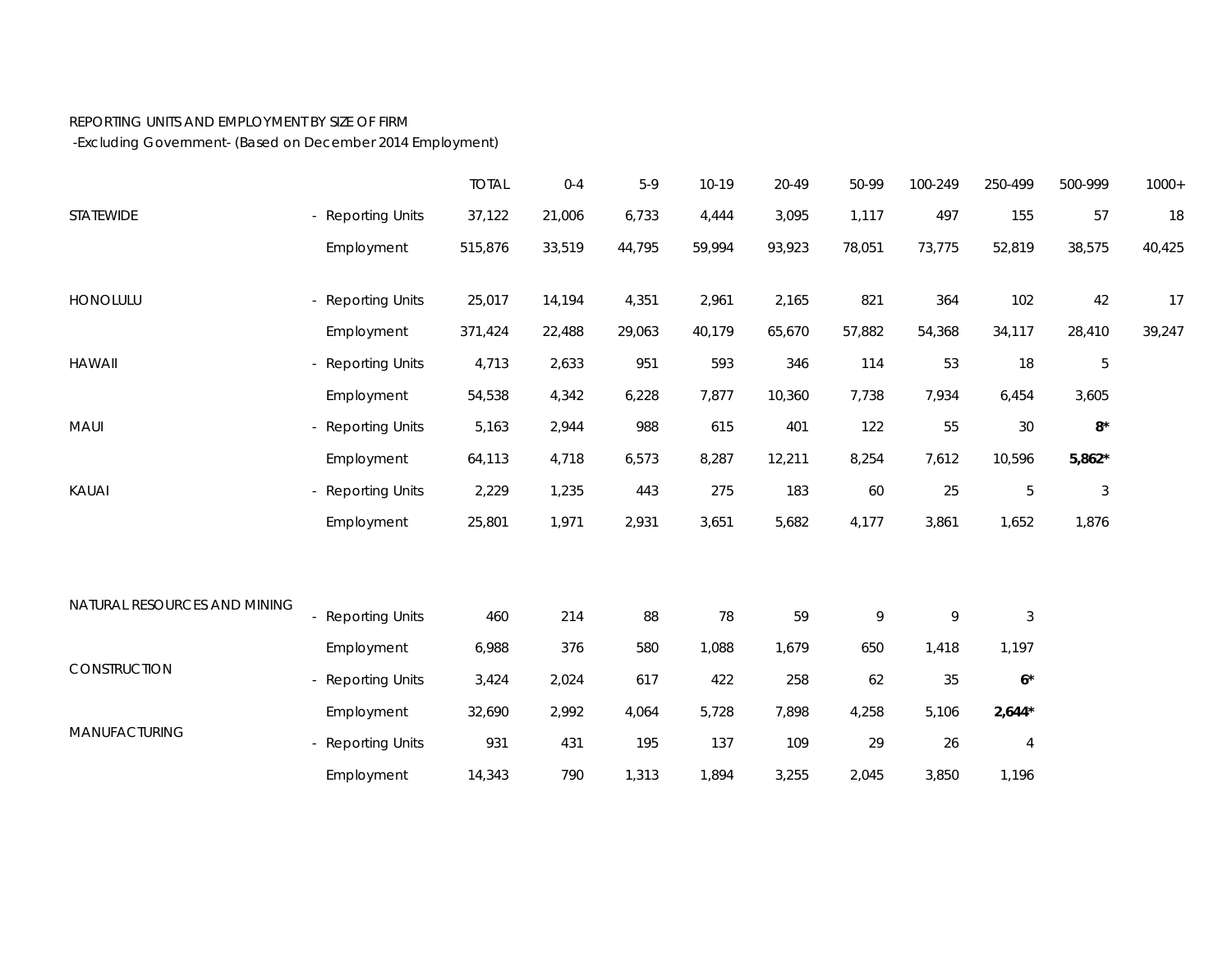## REPORTING UNITS AND EMPLOYMENT BY SIZE OF FIRM

-Excluding Government- (Based on December 2014 Employment)

|                                                                                     |                        | <b>TOTAL</b> | $0 - 4$ | $5-9$ | 10-19 | 20-49  | 50-99  | 100-249  | 250-499     | 500-999         | $1000+$ |
|-------------------------------------------------------------------------------------|------------------------|--------------|---------|-------|-------|--------|--------|----------|-------------|-----------------|---------|
| <b>WHOLESALE TRADE</b>                                                              | - Reporting Units      | 2,099        | 1,294   | 354   | 227   | 163    | 42     | $19*$    |             |                 |         |
| RETAIL TRADE                                                                        | Employment             | 18,107       | 2,093   | 2,342 | 3,011 | 4,859  | 2,840  | $2,962*$ |             |                 |         |
|                                                                                     | - Reporting Units      | 4,419        | 1,858   | 1,108 | 696   | 433    | 203    | 91       | 26          | $4^{\star}$     |         |
| <b>TRANSPORTATION AND UTILITIES</b>                                                 | Employment             | 73,631       | 3,715   | 7,447 | 9,227 | 13,475 | 14,552 | 13,524   | 8,818       | $2,873*$        |         |
|                                                                                     | - Reporting Units      | 1,089        | 477     | 192   | 157   | 157    | 55     | 25       | 18          | $\rm 8^{\star}$ |         |
| <b>INFORMATION</b>                                                                  | Employment             | 31,006       | 719     | 1,276 | 2,156 | 4,716  | 3,731  | 3,870    | 5,535       | $9,003*$        |         |
|                                                                                     | - Reporting Units      | 726          | 488     | 78    | 67    | 61     | 20     | 8        | $4^*$       |                 |         |
| <b>FINANCE AND INSURANCE</b>                                                        | Employment             | 8,657        | 486     | 525   | 938   | 1,828  | 1,422  | 1,157    | $2,301*$    |                 |         |
|                                                                                     | - Reporting Units      | 1,619        | 987     | 352   | 164   | 77     | 22     | 12       | $5*$        |                 |         |
|                                                                                     | Employment             | 15,067       | 1,686   | 2,330 | 2,104 | 2,304  | 1,680  | 1,865    | $3,098*$    |                 |         |
| REAL ESTATE AND RENTAL AND<br><b>LEASING</b>                                        | - Reporting Units      | 1,914        | 1,347   | 304   | 146   | 73     | 36     | $8*$     |             |                 |         |
|                                                                                     | Employment             | 12,285       | 2,321   | 1,981 | 1,960 | 2,195  | 2,465  | $1,363*$ |             |                 |         |
| PROFESSIONAL AND TECHNICAL<br><b>SERVICES</b>                                       | - Reporting Units      | 4,432        | 3,300   | 564   | 313   | 181    | 56     | 15       | $3^{\star}$ |                 |         |
|                                                                                     | Employment             | 24,669       | 4,461   | 3,692 | 4,132 | 5,226  | 3,953  | 1,911    | $1,294*$    |                 |         |
| MANAGEMENT OF COMPANIES AND<br><b>ENTERPRISES</b>                                   | <b>Reporting Units</b> | 437          | 229     | 60    | 65    | 47     | 17     | 14       | $5*$        |                 |         |
|                                                                                     | Employment             | 8,453        | 341     | 404   | 896   | 1,474  | 1,282  | 2,098    | 1,958*      |                 |         |
| ADMINISTRATIVE & SUPPORT &<br><b>WASTE MANAGEMENT &amp;</b><br>REMEDIATION SERVICES | - Reporting Units      | 2,375        | 1,470   | 338   | 238   | 161    | 89     | 50       | 21          | $5\,$           | 3       |
|                                                                                     | Employment             | 50,657       | 2,087   | 2,276 | 3,153 | 5,116  | 6,133  | 7,857    | 6,929       | 2,931           | 14,175  |
| <b>EDUCATIONAL SERVICES</b>                                                         | - Reporting Units      | 704          | 398     | 107   | 84    | 66     | 26     | 13       | $\mathbf 5$ | $5^{\star}$     |         |
|                                                                                     | Employment             | 13,342       | 510     | 739   | 1,155 | 2,104  | 1,794  | 1,735    | 1,545       | $3,760*$        |         |